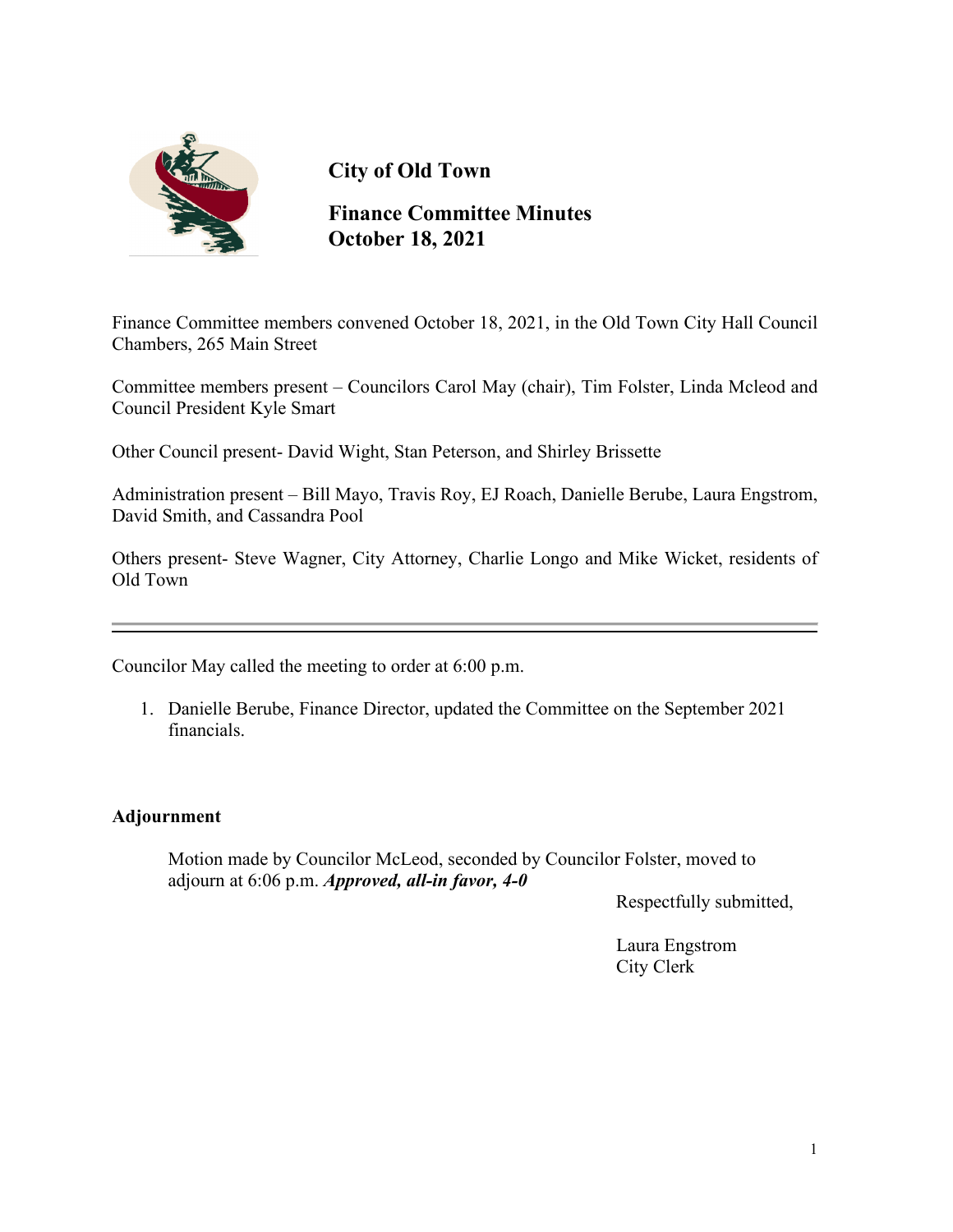

# **City of Old Town**

## **Special Council Meeting Minutes October 18, 2021**

Council convened October 18, 2021, in the City Hall Council Chambers, 265 Main Street

Councilor's present – President Kyle Smart, Councilors, Tim Folster, David Wight, Carol May, Linda McLeod, Shirley Brissette, and Stan Peterson

Administration present – Bill Mayo, EJ Roach, Travis Roy, Danielle Berube, Laura Engstrom, David Smith, and Cassandra Pool

Others present – Steve Wagner, City Attorney, Charlie Longo and Mike Wickett, residents of Old Town.

Council President Kyle Smart called the meeting to order at 6:06 p.m.

### **Approval of the Minutes**

Resolved, the Old Town City Council hereby approves as presented:

The October 04, 2021, Regular Council meeting minutes.

 Motion made by Councilor Brissette, seconded by Councilor May, *Approved all in Favor,* **7-0 (passes)**

#### **Petitions, Communications, and Citizens' Requests**

#### **Reports**

- A. Council President
	- Council President Smart asked Laura Engstrom, City Clerk to explain to the City Council and the public how write in votes for City Council and RSU 34 School Board seats were handled on the local Ballot. Laura explained that the residents would have to campaign themselves for write in votes. The voter would write their name and residency in the appropriate place on the Ballot. Nicknames can be used as well as just writing Old Town as their address. But if there are multiple residents with a common name then the whole address needs to be included to verify exactly who the resident is voting for. The polarity of votes will determine who gets chosen to sit on the seats.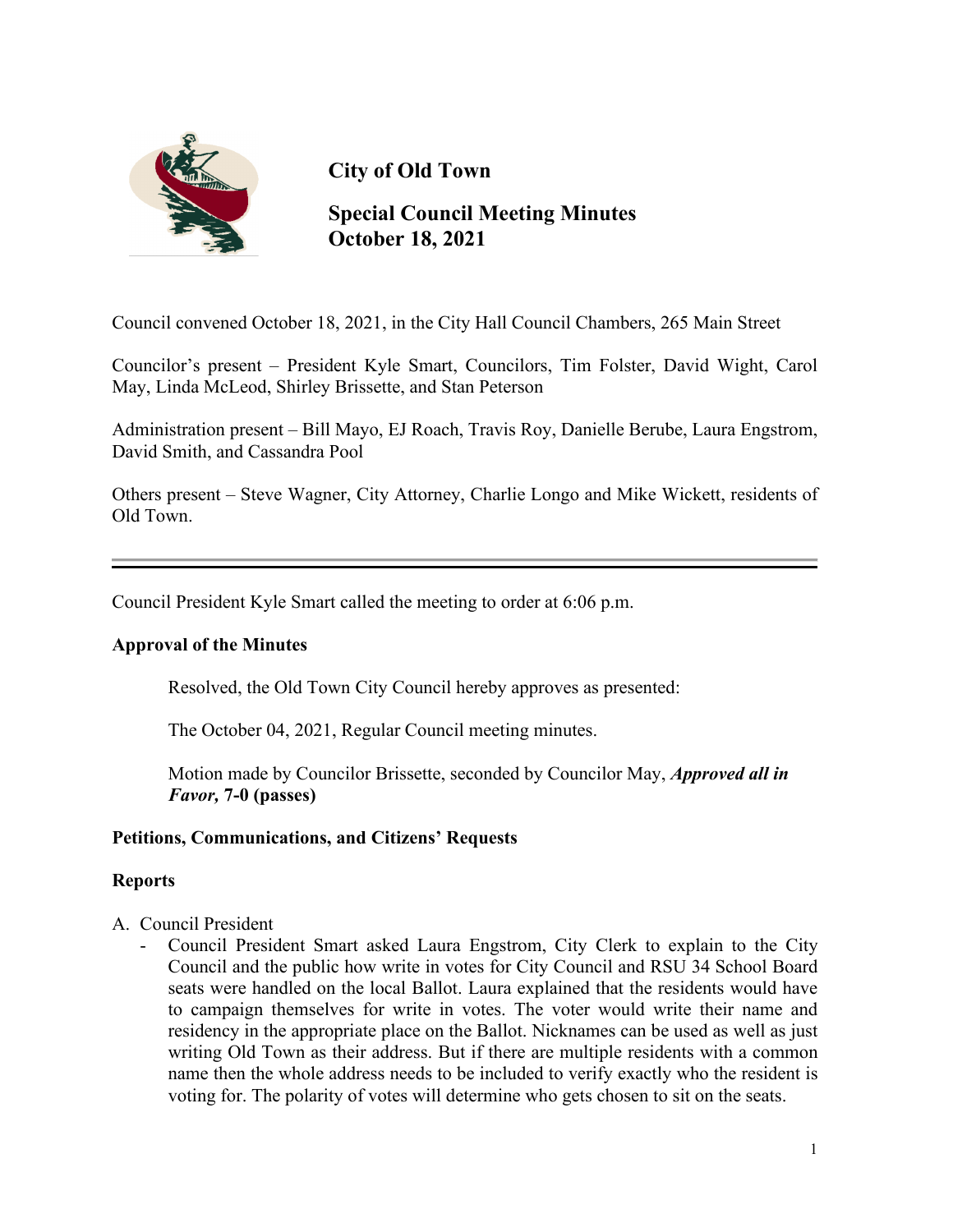- B. Standing Committees -Administrative Services, Economic Development, Finance Services and Public Services.
- C. City Councilors
- D. City Attorney
- E. City Manager:

Bill Mayo, City Manager updated the council.

Several engineering firms are giving quotes on the following:

- Brook Pipeline
- Cemetery drainage in the Lawndale and St. Joseph's cemeteries.
- Airport sewer line
- Closure of the CDD landfill

He also stated that the Comfort Station is officially closed for the season.

#### **Consent Agenda:**

Resolved, the Old Town City Council hereby approves the suggested motions under the Consent agenda. Items  $1 \& 2$  as presented. Motion made by Councilor Folster, seconded by Councilor McLeod, *Approved all in favor, 7-0 (Motion passes)* 

- 1. Resolved, the Old Town City Council hereby approves renewal applications for a Victualer's permit and a Malt & Vinous Liquor License for Randal Wadleigh, d/b/a Governor's Restaurant, 963 Stillwater Ave., pending final inspections.
- 2. Resolved, the Old Town City Council hereby approves renewal applications for a Victualer's permit and a Malt, Vinous & Spirituous Liquor License for the VFW Post 3381, 173 Main Street, pending final inspections.

#### **Public Hearings and Second Reading of Ordinances:**

**Old Business**